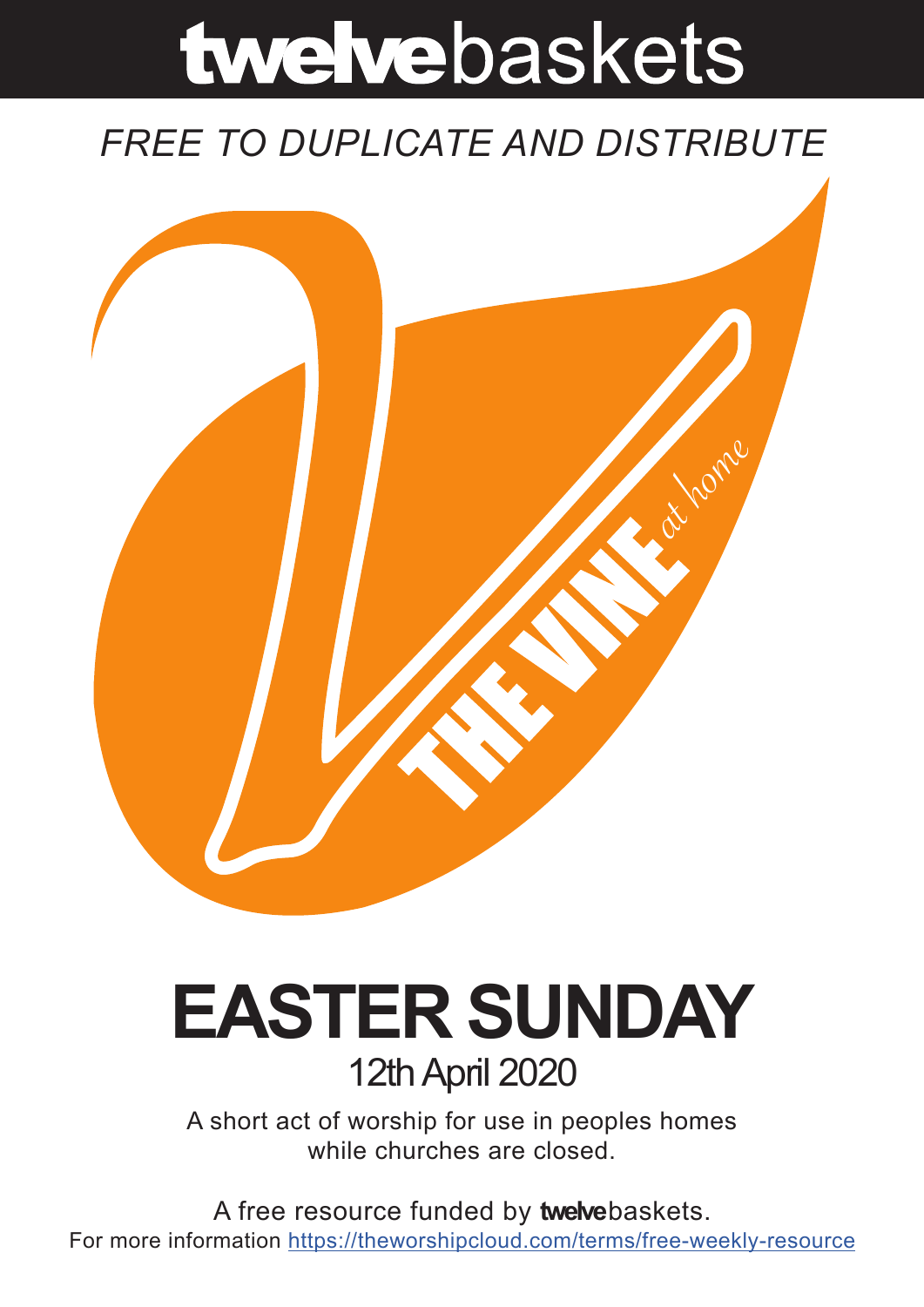#### **Prayer**

Christ is risen! He is risen indeed! Alleluia!

The Lord's day is here, and amongst all the uncertainty, around the world we find ways to celebrate the resurrection.

Show us your new life, risen Christ. Amen.1

#### Hymn: 305 STF – Low in the grave he lay **[YouTube](https://youtu.be/Vfm-cbpcVMI)**

Low in the grave he lay, Jesus, my Saviour, waiting the coming day, Jesus, my Lord:

> *Up from the grave he arose, with a mighty triumph o'er his foes; he arose a victor from the dark domain, and he lives for ever with his saints to reign: He arose! He arose! Alleluia! Christ arose*!

Vainly they watch his bed, Jesus, my saviour; vainly they seal the dead, Jesus, my Lord:

Death cannot keep his prey, Jesus, my saviour; he tore the bars away, Jesus, my Lord:

#### **Prayers**

Living, life-giving God, Who desires for all people life in all its fullness, Who desires for all people lives filled with signs of hope and promise, We gather this Easter morning to journey with you.

We add our voices to the generations who have worshipped and witnessed, Who have met to pray, sing and tell your story. So this morning we bring you our thanks and praise.

For in your all enveloping love,

You breathed the world into life and formed each of us in your own image. We ignored you and sidelined you, choosing to put ourselves first.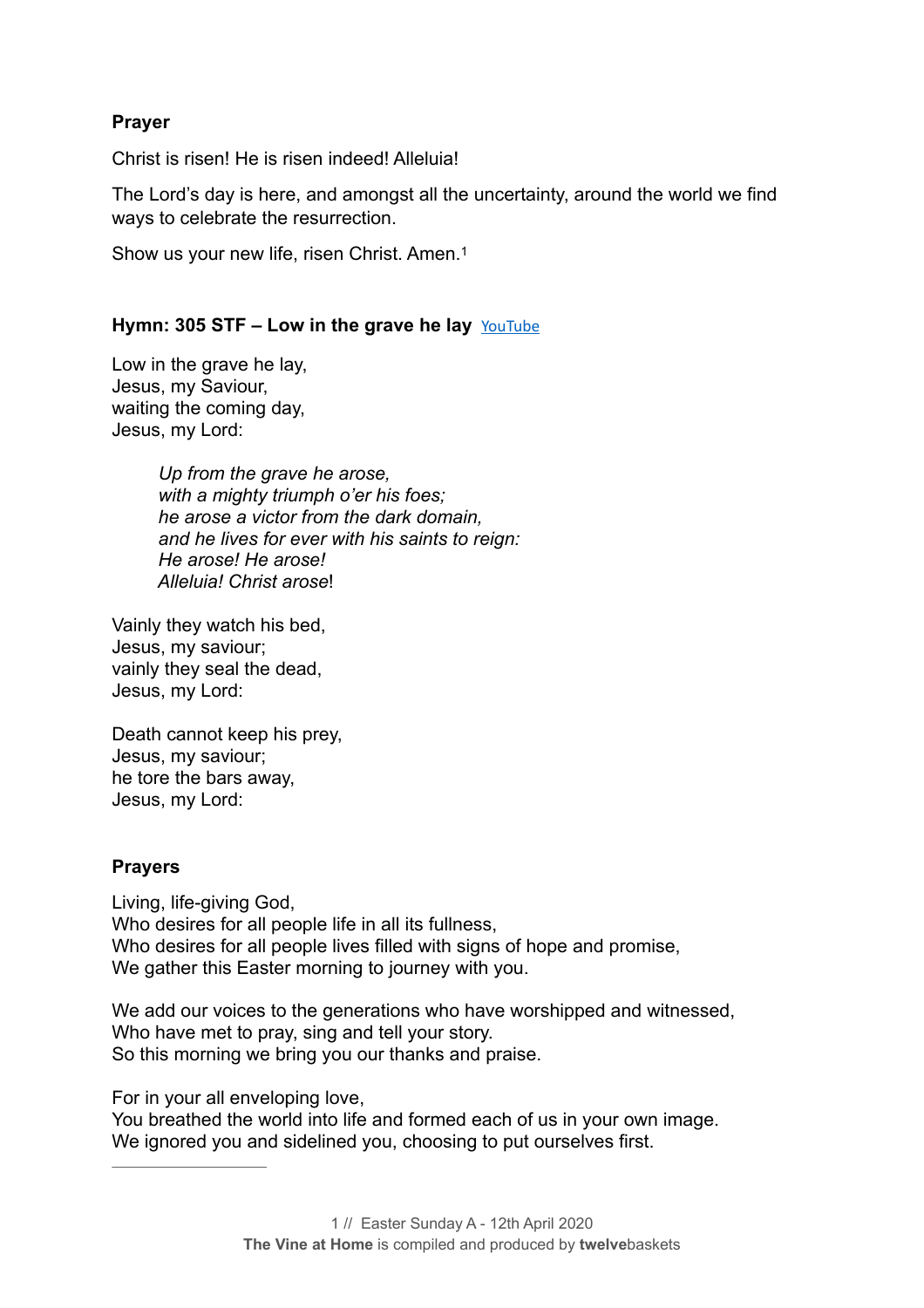But you did not leave us in that place of darkness and isolation But chose to give yourself in your son Jesus, To experience our life, our joys, our fears and pain. As he lived our life, he also died our death. But the tomb could not contain him, and you raised him from death that we might enter into a relationship with our living Lord.

So all praise and glory be given to you.

Amen.*<sup>2</sup>*

#### **We say the Lord's Prayer**

**Readings: Colossians 3:1-4** - [Click for reading](https://www.biblegateway.com/passage/?search=Colossians+3:1-4&version=NRSV)

**John 20:1-18** - [Click for reading](https://www.biblegateway.com/passage/?search=John+20:1-18+&version=NRSV)

#### **Reflections on the readings**

Why are we here?

What happens when we die?

What is the meaning of life?

(If you listened to the Hitchikers' Guide to the Galaxy, perhaps you are already muttering '42').

Is this all there is to existence?

Perhaps these 'big questions' feel more pertinent than ever at the moment.

Easter Sunday doesn't necessarily answer all the big questions, and the Easter story raises one or two of its own...

But Easter does add a huge portion of hope to the equation.

That's what this day is all about: because he lives, I can face tomorrow. On Easter Sunday, or Resurrection Sunday as it is in some traditions, we celebrate the remarkable crescendo of the gospel stories – where the crucified Jesus becomes the risen Jesus. Where death loses its sting. Where life, love and hope win against death, hate and despair.

This crucial moment in the Christian story, and in the story of humanity, doesn't immediately bring about the end of all that is evil, unjust or broken in our world.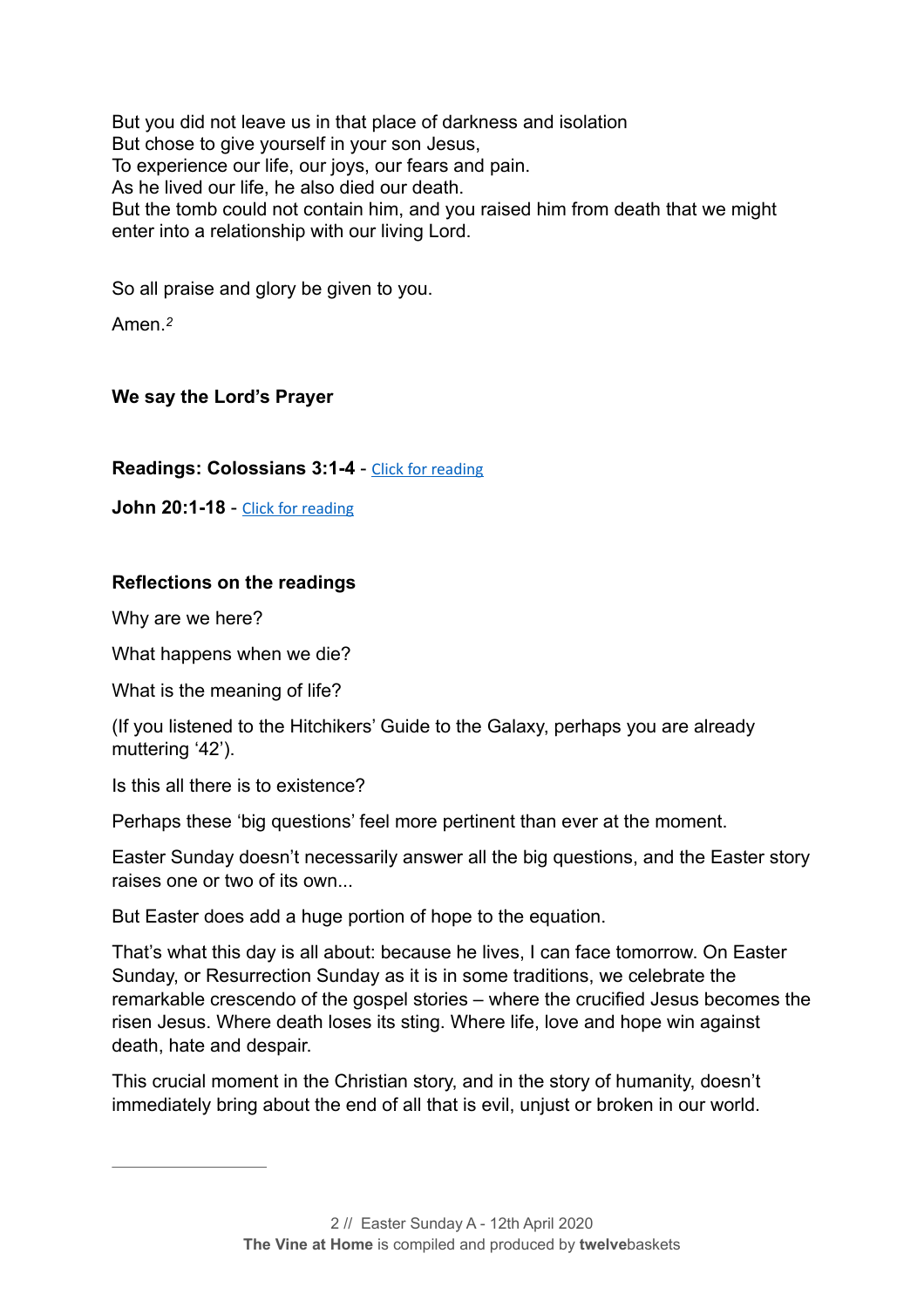Easter doesn't solve the world's problems. We know that, as we live through the pain and confusion of a global pandemic.

But that is why Easter matters.

Because, at Easter, we realise that "the worst thing is never the last thing" (to quote Pastor Adam Hamilton from the Church of the Resurrection in the USA).

At Easter, we learn that "it will be alright in the end, and if it's not alright, it's not the end" (to quote Mark Kermode, film reviewer and podcaster).

The big questions, the uncertainty and the pain don't disappear with the resurrection. But everything seems a little bit brighter. That's what it means to be a resurrection people, to be an 'Easter people' – we have hope.

So when it comes to questions about the afterlife, we can't possibly know for certain what it will look like. But because of Jesus, because we believe in resurrection, we have hope.

When it comes to existential questions like 'why are we here?' or 'what is the meaning of life?', we don't know quite how to answer – but we have hope.

When we think about the future, when we face up to uncertainty and anxiety, when we watch the news or live with the pain of our families and friends, we can't bring immediate resolution. We can't fix everything overnight. But we have hope.

As Paul puts in in Colossians, we are 'made alive' in Christ. We live life to the full, and we live it with hope, because we are resurrection people.

On that first Easter, Jesus' followers found themselves locked away inside. Scared, confused, bereaved. Their whole way of life, what was normal to them, their lives for the last few years, had been taken away from them, and so suddenly as well. So as we sit in our homes, with so much of our normal not available to us, let us briefly look forward in the Gospel. Pentecost was just around the corner for them – our Pentecost is just off in the distance. The disciples will discover that they could not go back to how it had been, however much they wanted to…

But that is for the coming weeks.

So today, as you go about your day, whatever that involves, go about it with hope.

Christ is risen. He is risen indeed. Hallelujah!3

#### **Prayers of intercession**

You might like to watch this short video from All We Can, in which one of their members of staff, Steve Adams, leads us in prayer for coming through this 'winter season' and for new life on the other side – a prayer of resurrection, if you will.

[https://www.youtube.com/watch?v=XO\\_YE\\_7QiBI](https://www.youtube.com/watch?v=XO_YE_7QiBI)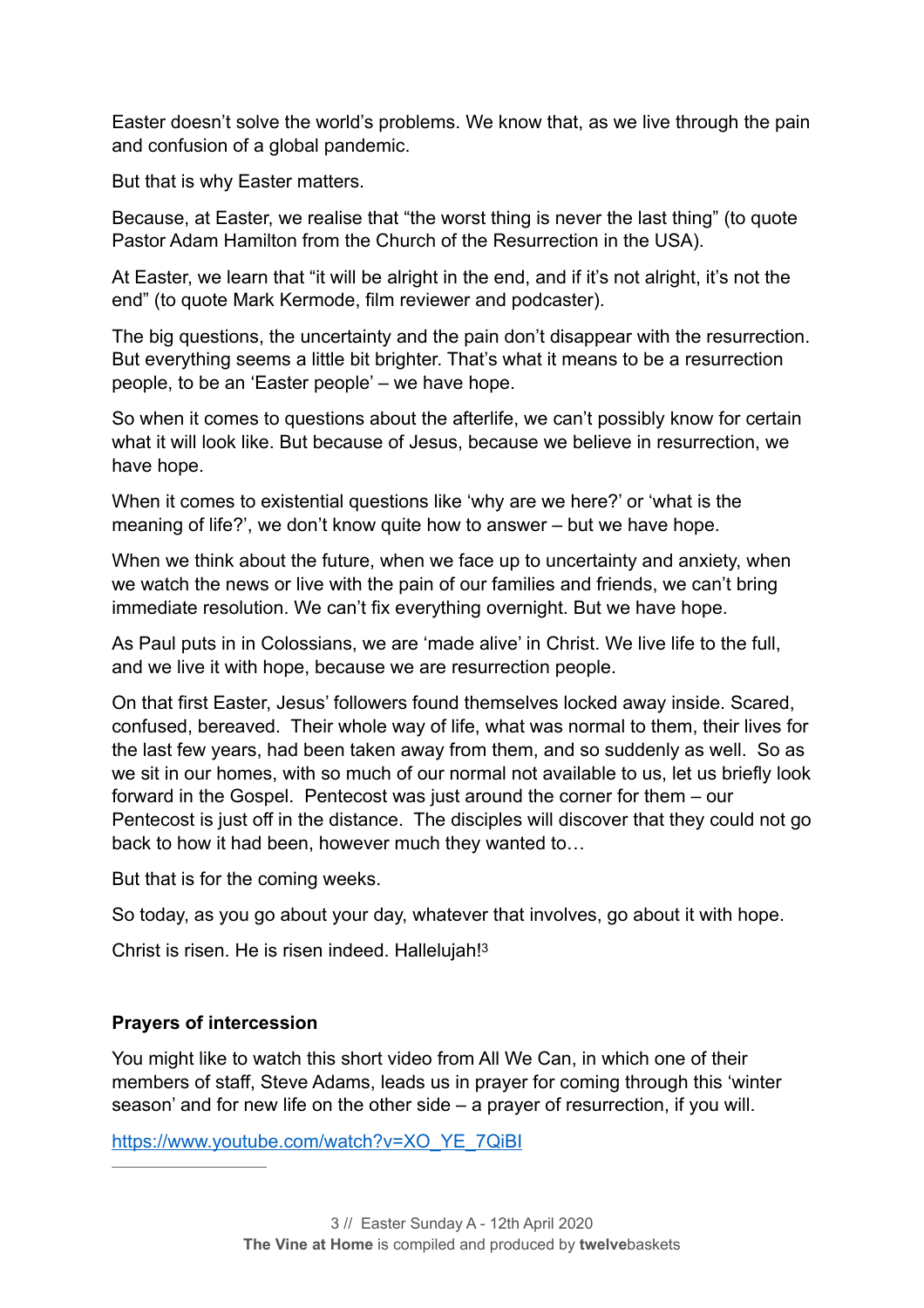Just hold a moment of quiet. Reflect on all you have read, heard and thought about so far in this little act of worship.

What do you need to bring to God in prayer?

*[Pause. If you are sharing this act of worship with someone, invite everyone to join in saying the words below]* 

In the quiet, I bring myself to you, Lord Jesus. Move through me, that I might have the courage for this day, this week, this month, this strange 'winter season'.

*You might, at this point, like to light a candle or several candles and use this as an opportunity to pray for the individuals, families, communities and situations that are on your heart today. As you light each candle, say the name of the person or situation you are praying for out loud.* 

Loving God, amongst the darkness and uncertainty, shine your light.

May I be a light to others this day, this week and in the months ahead, in whatever way I can.

In Jesus name I pray.

Amen.

#### **Hymn 313 STF – Thine be the glory** [YouTube](https://youtu.be/TwmZ8x_2TPE)

Thine be the glory, risen, conquering Son; endless is the victory, thou o'er death hast won; angels in bright raiment rolled the stone away, kept the folded grave clothes where thy body lay. *Refrain:* 

*Thine be the glory, risen conquering Son, Endless is the victory, thou o'er death hast won.*

Lo! Jesus meets us, risen from the tomb; Lovingly he greets us, scatters fear and gloom; let the Church with gladness, hymns of triumph sing; for her Lord now liveth, death hath lost its sting. *Refrain: Thine be the glory, risen conquering Son,* 

*Endless is the victory, thou o'er death hast won.*

No more we doubt thee, glorious Prince of life; life is naught without thee; aid us in our strife; make us more than conquerors, through thy deathless love: bring us safe through Jordan to thy home above. *Refrain:* 

*Thine be the glory, risen conquering Son, Endless is the victory, thou o'er death hast won.*